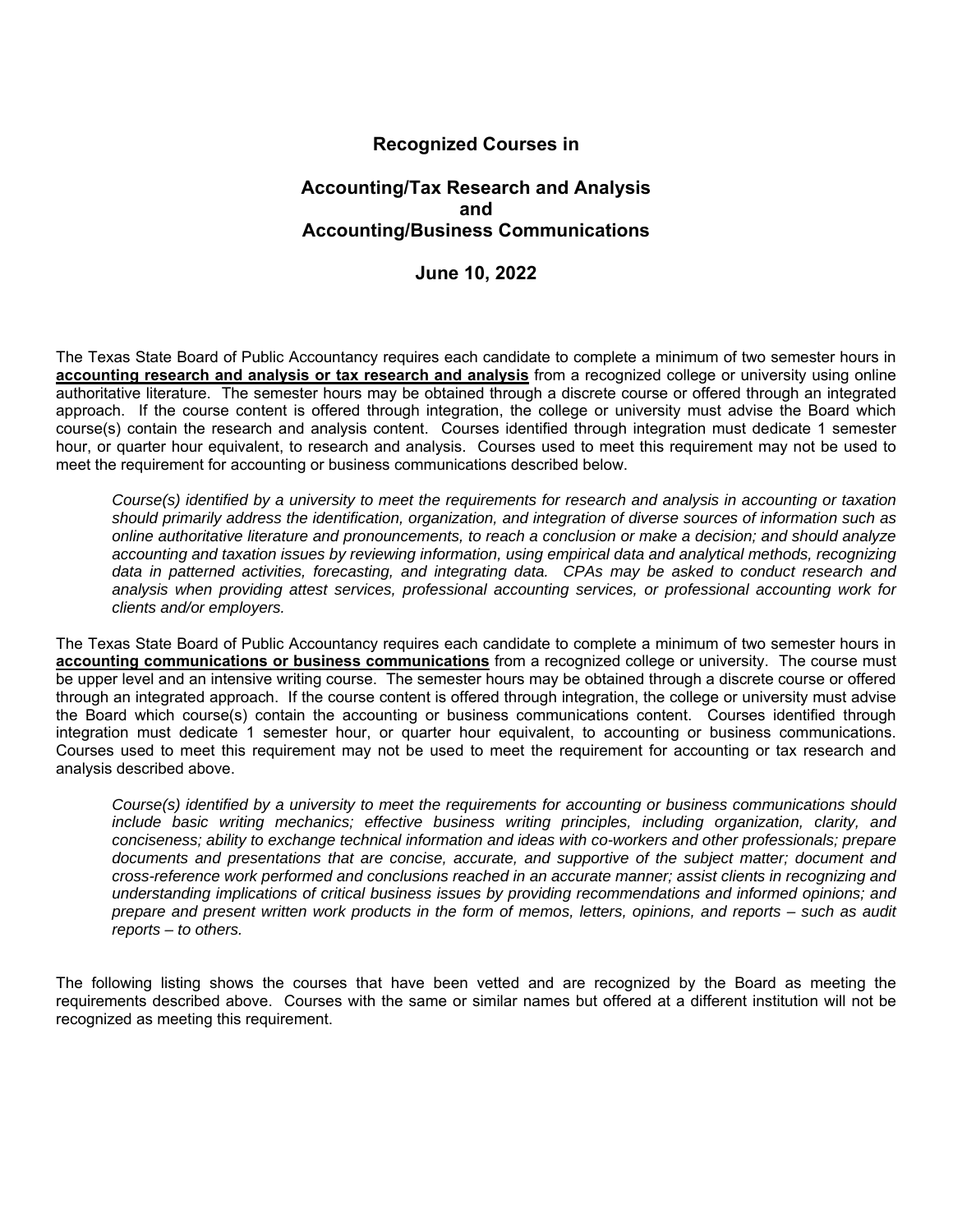| <b>University</b>                              | <b>Accounting or Tax Research and Analysis</b>                                                                                                                                                                                                                                                                         | <b>Accounting or Business</b><br><b>Communications</b>                                                                                                                                                                                                                                        |
|------------------------------------------------|------------------------------------------------------------------------------------------------------------------------------------------------------------------------------------------------------------------------------------------------------------------------------------------------------------------------|-----------------------------------------------------------------------------------------------------------------------------------------------------------------------------------------------------------------------------------------------------------------------------------------------|
| <b>Abilene Christian</b><br><b>University</b>  | MACC 619/640 Accounting Research - 2 hours                                                                                                                                                                                                                                                                             | <b>ENG 326/526 Business &amp;</b><br>Professional Writing - 2 hours                                                                                                                                                                                                                           |
| <b>Amberton</b><br><b>University</b>           | ACC 6165.E1 - Tax Planning & Research - 2 hours                                                                                                                                                                                                                                                                        | ACC 4125 Auditing - 2 hours                                                                                                                                                                                                                                                                   |
| <b>Angelo State</b><br><b>University</b>       | ACCT 6362 Tax Research Methodology - 2 hours (ends Fall<br>2021)<br>ACCT 6317 Accounting Theory & Research - 2 hours<br>(begins Spring 2022)                                                                                                                                                                           | ACCT 4303 Auditing - 1 hour<br><b>ACCT 6325 - Financial Statement</b><br>Analysis - 1 hour COMM 3352<br>Business Communications - 1 hour<br>ACCT 6303 Auditing Seminar 1<br>hour<br><b>ENG 3352 Business</b><br>Communications - 1 hour                                                       |
| <b>Auburn University</b>                       | ACCT 7110 Research in Accounting - 2 hours<br>ACCT 7410 Tax Research - 2 hours                                                                                                                                                                                                                                         | ENG $3040$ - Technical Writing - 1<br>hour<br>ENG 3080 - Business Writing - 1<br>hour                                                                                                                                                                                                         |
| <b>Austin Community</b><br>College             | ACNT 1393 Special Topics in Taxation: Federal Tax<br>Research - 2 hours<br>ACNT 2347 Accounting Research Analysis - 2 hours                                                                                                                                                                                            | <b>ETWR 2377Advanced Business</b><br>Communication - 2 hours                                                                                                                                                                                                                                  |
| <b>Baylor University</b>                       | ACC 3310 Accounting Research & Communication<br>- 2 hours (If course is used to meet the research<br>requirement it cannot be used to meet the<br>communications requirement.)<br>ACC 5370 Tax Research - 2 hours<br>ACC 5380 Advanced Financial Accounting Topics - 2 hours<br>ACC 5355 Cases in Accounting - 2 hours | BUS 3315 Integrated Business<br>Writing - 2 hours<br>BUS 5390 - Management<br>Communications - 1 hour<br>ACC 3310 Accounting Research &<br>Communication - 2 hours (If<br>course is used to meet the<br>communications requirement it<br>cannot be used to meet the<br>research requirement.) |
| <b>Brigham Young</b><br><b>University</b>      | ACC 402 Management Accounting - 1 hour<br>ACC 405 Principles of Taxation - 1 hour                                                                                                                                                                                                                                      | MCom 320 Communications in<br>Organizational Settings-2 hours                                                                                                                                                                                                                                 |
| <b>Clemson University</b>                      | ACCT 8510 - Tax Research - 2 hours<br>ACCT 8520 - Financial Accounting Theory & Research - 2<br>hours                                                                                                                                                                                                                  | ENG 3040 - Business<br>Communications 1-hour                                                                                                                                                                                                                                                  |
| <b>Dallas Baptist</b><br><b>University</b>     | ACCT 4332 Financial Accounting Theory - 2 hours<br>ACCT 6330 Tax Planning and Research - 2 hours<br>ACCT 6355 Case Studies in Advanced Accounting Topics -<br>2 hours                                                                                                                                                  | MANA 3306 Management<br>Communications - 2 hours                                                                                                                                                                                                                                              |
| DeVry/Keller<br><b>University</b>              | ACCT 440/540 Accounting Research - 2 hours                                                                                                                                                                                                                                                                             | MGMT 330 Business<br>Communications-2 hours<br>MGMT 550 Managerial<br>Communications-2 hours                                                                                                                                                                                                  |
| <b>East Texas Baptist</b><br><b>University</b> |                                                                                                                                                                                                                                                                                                                        | BUAD 3368 - Business<br>Communications 2 hours                                                                                                                                                                                                                                                |
| <b>Florida State</b><br><b>University</b>      | TAX 5065 - Research in Federal Taxation - 2 hours<br>ACG 5135 - Financial Accounting Theory & Standard<br>Setting $-2$ hours                                                                                                                                                                                           | MAN 5716 - Business Conditions<br>Analysis - 2 hours<br>GEB 3213 - Business<br>Communications - 1 hour<br>ACG 5635 - Audit, Theory<br>Application II - 1 hour                                                                                                                                 |
| <b>Hardin Simmons</b><br><b>University</b>     | ACCT 4319/5319 Accounting Research, Analysis & Theory -<br>2 hours                                                                                                                                                                                                                                                     | BSAD 3302 Business<br>Communications - 2 hours                                                                                                                                                                                                                                                |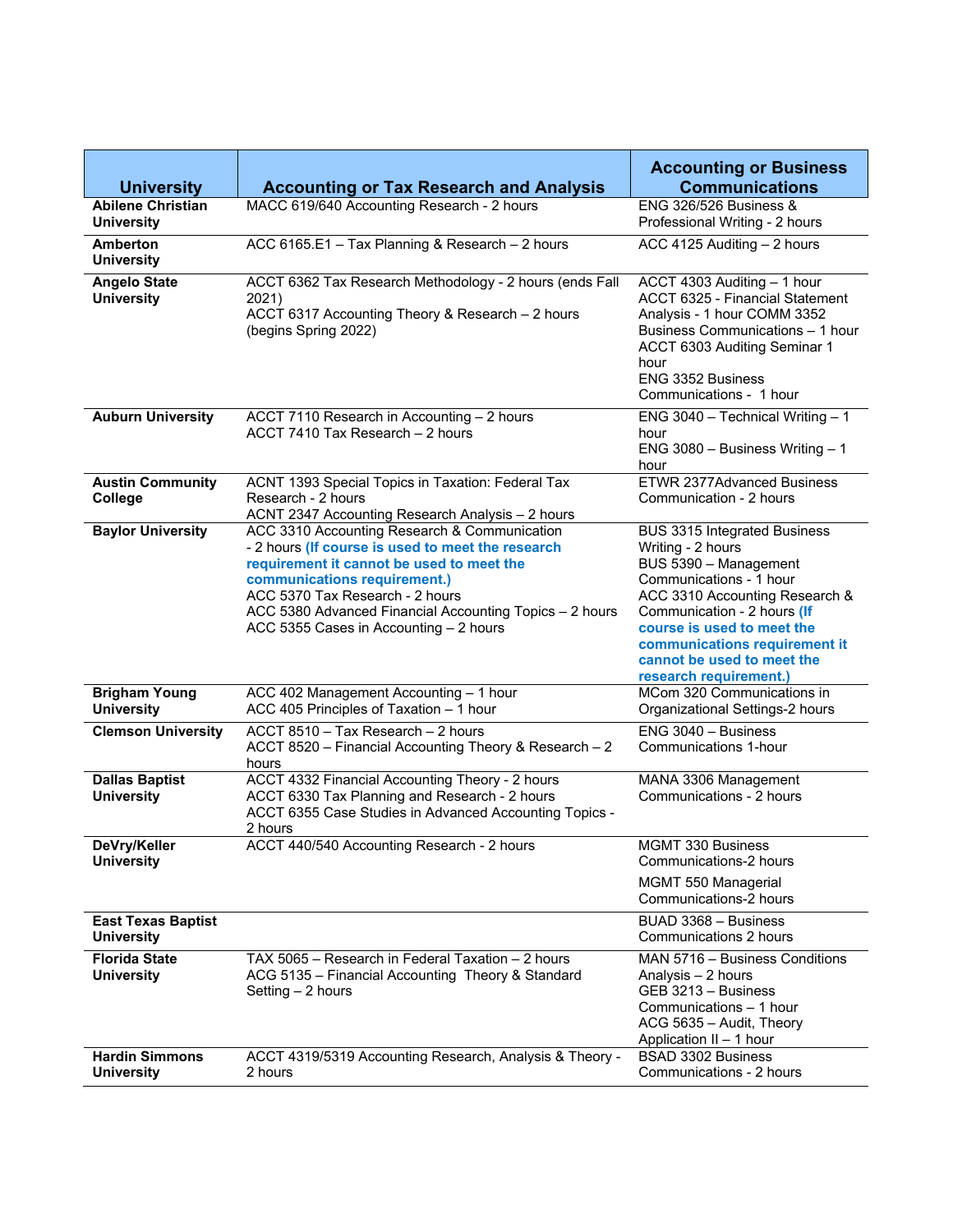| <b>Harding University</b>                     | ACCT 397 - Financial Accounting Research - 2 hours                                                                                                                                                                                                                                                                                                                     | $BUS \overline{350 - Business}$<br>Communications - 2 hours                                                                                                                                                                                                                |
|-----------------------------------------------|------------------------------------------------------------------------------------------------------------------------------------------------------------------------------------------------------------------------------------------------------------------------------------------------------------------------------------------------------------------------|----------------------------------------------------------------------------------------------------------------------------------------------------------------------------------------------------------------------------------------------------------------------------|
| <b>Houston Baptist</b><br><b>University</b>   | ACCT 4201 - Accounting Research - 2 hours                                                                                                                                                                                                                                                                                                                              | ACCT 4200 Accounting<br>Communications - 2 hours                                                                                                                                                                                                                           |
| Houston<br><b>Community College</b>           | ACNT 1491Technical Writing and Research for Accountants<br>- 2 hours (Two hours of this course may be used to meet<br>the accounting requirements. All four hours of the<br>course may not be used to meet the accounting<br>requirements.)                                                                                                                            | BMGT 2305 Advanced<br>Communication in Management - 2<br>hours ACNT 1491Technical Writing<br>and Research for Accountants - 2<br>hours (Two hours of this course<br>may be used to meet the<br>business requirement.)                                                      |
| <b>Howard Payne</b><br><b>University</b>      | ACCT 4391 - Accounting Research - 2 hours                                                                                                                                                                                                                                                                                                                              | ACCT 4331 Auditing & Other<br>Assurance Services - 1 hour<br><b>ACCT 4311 Advanced Accounting I</b><br>$-1$ hour                                                                                                                                                           |
| <b>Indiana University</b>                     | A440/A455 Applied Professional & Empirical Research in<br>Accounting & Auditing - 2 hours<br>A582 International Financial Reporting Standards - 1 hour<br>A562 Advanced Financial Accounting - 2 hours<br>A591 Financial Accounting Theory - 1 hour<br>A551 Tax Research - 1 hour<br>A565 Accounting Systems - 1 hour<br>A566 Internal Controls & IT Auditing - 1 hour | A303 Communication for<br>Accountants - 1 hour<br>A566 IT Auditing and Internal<br>Controls - 2 hours                                                                                                                                                                      |
| <b>Lamar University</b>                       | ACCT 5330 Advanced Auditing - 2 hours<br>ACCT 5361 Financial Statement Analysis - 2 hours<br>ACCT 5310 Financial Accounting Research & Procedures -<br>2 hours                                                                                                                                                                                                         | <b>BCOM 3350 Business</b><br>Communications - 2 hours                                                                                                                                                                                                                      |
| LeTourneau<br><b>University</b>               | ACCT 3403 Federal Income Tax - 1 hour<br>ACCT 4403 Auditing - 1 hour                                                                                                                                                                                                                                                                                                   | ACCT 3103 Intermediate<br>Accounting I - 1 hour<br>ACCT 3113 Intermediate<br>Accounting 2 - 1 hour                                                                                                                                                                         |
| <b>Lone Star College</b>                      | ACNT 1393 Special Topics in Taxation - 2 hours<br>ACNT 2335/2336 Financial Statement Analysis - 2 hours                                                                                                                                                                                                                                                                | ACNT 2345 Technical Writing for<br>Accountants - 2 hours                                                                                                                                                                                                                   |
| <b>Louisiana State</b><br><b>University</b>   | ACNT 2337 International Financial Reporting - 1 hour<br>ACCT 4021 Cases in Accounting Policy - 2 hours<br>ACCT 7201 Tax Aspects of Business Entities - 1 hour<br>ACCT 7210 Tax Research, Planning & Business Decision<br>Making - 2 hours<br>ACCT 7250 Current Topics in Federal Income Taxation - 2<br>hours                                                          | ACCT 3222 Auditing - 2 hours                                                                                                                                                                                                                                               |
| <b>Louisiana Tech</b><br>University           | ACCT 521 Cases & Problems in Tax - 2 hours                                                                                                                                                                                                                                                                                                                             | <b>BSCM 305 Business</b><br>Communications – 2 hours<br><b>ACCT 507 Contemporary</b><br>Accounting Theory - 1 hour<br><b>ACCT 508 Advanced Managerial</b><br>Accounting - 1 hour                                                                                           |
| <b>Lubbock Christian</b><br><b>University</b> | ACC 5301 Accounting Research - 2 hours<br>ACC 5401 Accounting & Tax Research - 2 hours                                                                                                                                                                                                                                                                                 | ENG 3308 Technical Writing $-1$<br>hour<br>ACC 4308 Auditing - 1 hour<br>ACC 5405 Fraud Audit & Forensic<br>$Acct - 2 hours$                                                                                                                                               |
| <b>McMurray</b><br><b>University</b>          | ACCT 4365 Federal Tax Research - 2 hours<br>ACCT 5325 Income Tax Research & Planning - 2 hours                                                                                                                                                                                                                                                                         | BA 3310 Integrated Business<br>Writing - 2 hours<br>ACCT 6335 Advanced Techniques<br>in Audit & Assurance - 1 hour<br>ACCT 5335 Internal Audit &<br>Internal Control Systems - 1 hour<br>ACCT 5330 Data Analytics &<br>Advanced Accounting Information<br>Systems - 1 hour |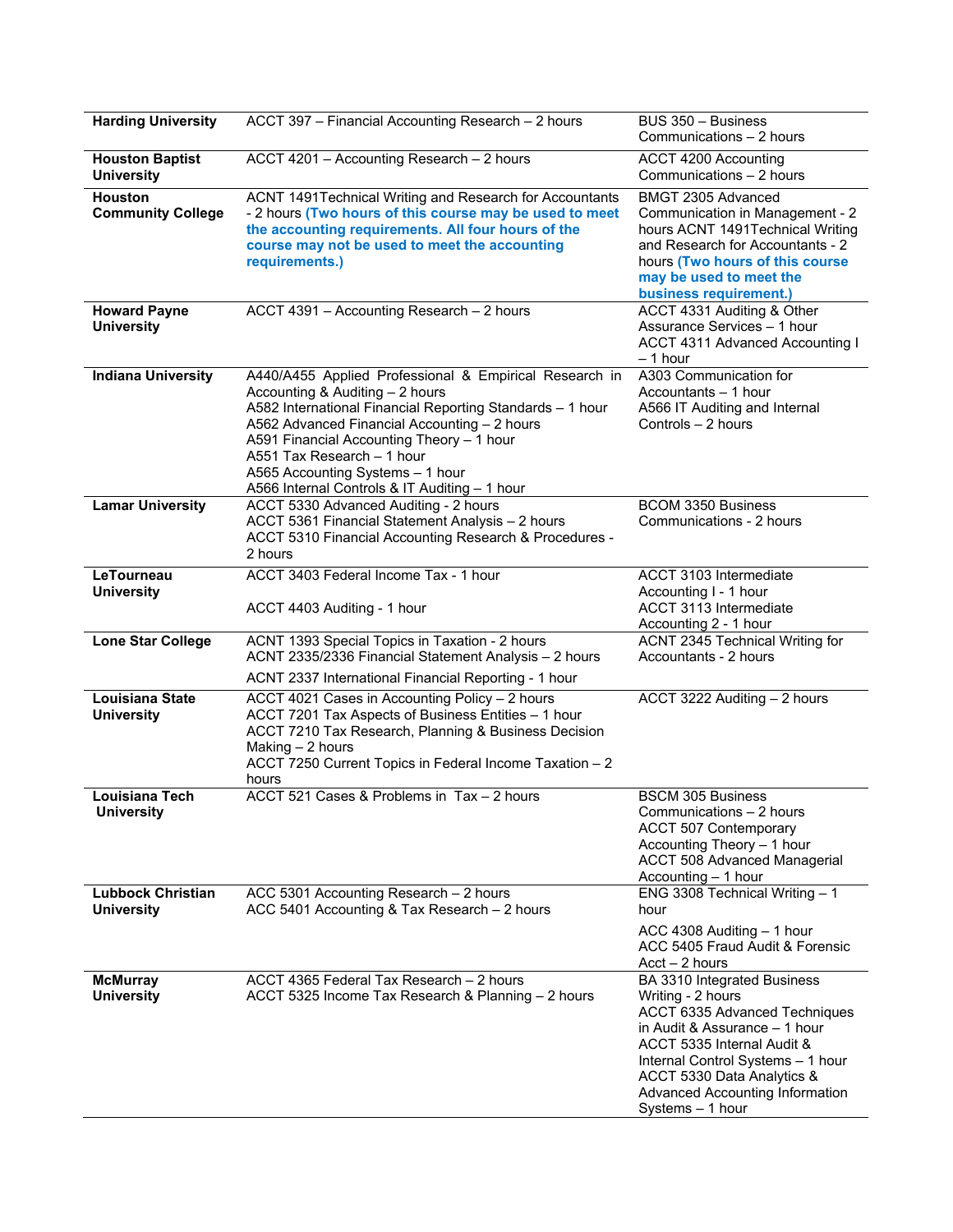| <b>Miami University</b>                          | ACC 628 Advanced Financial Acct - 2 hours<br>ACC 422/522 - Financial Accounting Research - 1 hour                                                                                                                                   |                                                                                                                                                        |
|--------------------------------------------------|-------------------------------------------------------------------------------------------------------------------------------------------------------------------------------------------------------------------------------------|--------------------------------------------------------------------------------------------------------------------------------------------------------|
| <b>Midwestern State</b><br><b>University</b>     | ACC 3633 Financial Analysis - 2 hours<br>ACC 4223/5223 Accounting Research & Communications -<br>2 hours                                                                                                                            | ACC 4223/5223 Accounting<br>Research & Communications - 1<br>hour<br>ACC 4063 Auditing - 1 hour                                                        |
| <b>Mountain View</b><br>College                  | ACNT 1393 Tax Research - 2 hours                                                                                                                                                                                                    | ACNT 2345 Technical Writing for<br>Accountants - 2 hours                                                                                               |
| <b>New Mexico State</b><br><b>University</b>     | ACCT555 - Tax Research - 2 hours<br>ACCT564 - Financial Accounting Research                                                                                                                                                         | ACCT 510 Technical &<br>Professional Communication for<br>Accountants - 2 hours                                                                        |
| <b>Northwood</b><br><b>University</b>            | ACC 4070 Federal Tax Research - 2 hours                                                                                                                                                                                             | MGT 3200 Management<br>Communications - 2 hrs                                                                                                          |
| <b>Ohio State</b><br><b>University</b>           | ACCT 7784 Tax Research - 1 hour<br>ACCT 4784 Tax Research - 2 hours<br>ACCT 6201 Professional Research in Accounting - 1 hour<br>ACCTMIS 3400H - Tax Accounting I - 1 hour<br>AMIS 4780 - Accounting Research and Practice - 1 hour | ENG 3304 Business & Professional<br>Writing - 2 hours                                                                                                  |
| <b>Oklahoma Christian</b><br><b>University</b>   | ACCT 3513 - Advanced Income Tax - 1 hour<br>ACCT 4213 Advanced Accounting II - 1 hour<br>ACCT 5163 - Accounting Research & Quantitative<br>Techniques - 2 hours                                                                     | <b>COMM 3113 Business</b><br>Communication - 2 hours                                                                                                   |
| <b>Oklahoma State</b><br><b>University</b>       | ACCT 5013 Tax Research - 2 hours                                                                                                                                                                                                    | BCOM 3113/3443 Business<br>Communications - 2 hours                                                                                                    |
|                                                  | ACCT 5113 Financial Accounting Research - 2 hours                                                                                                                                                                                   | ACCT 4930/5840 Professional<br>Accounting Communications-2 hr                                                                                          |
| <b>Oran Robert</b><br><b>University</b>          |                                                                                                                                                                                                                                     | MGT 341 / GBUS 504 Business<br>Communications - 2 hours                                                                                                |
| <b>Ouachita Baptist</b><br><b>University</b>     | ACCT 4813 Accounting & Tax Research - 2 hours                                                                                                                                                                                       |                                                                                                                                                        |
| Our Lady of the<br><b>Lake University</b>        | ACC 8350 - Federal Tax Research - 2 hours                                                                                                                                                                                           | <b>BADM 3361 Business</b><br>Communications - 2 hours<br>ACC 8320 Contemporary Issues in                                                               |
| <b>Park University</b>                           | ACC 510 - Accounting Research & Analysis - 2 hours                                                                                                                                                                                  | Accounting $-2$ hours                                                                                                                                  |
|                                                  |                                                                                                                                                                                                                                     |                                                                                                                                                        |
| Pennsylvania State<br><b>University</b>          | ACCT 405 - Principles of Taxation 1 - 2 hours                                                                                                                                                                                       | BA 411 Business & Industry<br>Analysis - 1 hour<br>ACCT 403W Auditing - 1 hour                                                                         |
| <b>Prairie View A&amp;M</b><br><b>University</b> | ACCT 3333 Federal Income Tax 1 - 1 hour<br>ACCT 5143 Accounting Theory - 1 hour<br>ACCT 4223 Auditing - 1 hour<br>ACCT 5153 Tax Consulting - 1 hour                                                                                 | BCOM 3303/5203 Business<br>Communications - 2 hours                                                                                                    |
| <b>Rice University</b>                           | MACC 515 - Advance Revenue Recognition - 1 hour<br>MACC 571 - Federal Taxation - 1 hour                                                                                                                                             | MACC 503 Accounting and<br>Auditing Regulation - 1 hour<br>MACC 542 Advanced Auditing - 1<br>hour<br>MACC 593 - Global Corporate<br>Reporting - 1 hour |
| <b>Sam Houston State</b><br><b>University</b>    | ACCT 5311 Advanced Topics in Financial Reporting<br>- 1 hour                                                                                                                                                                        | <b>BUAD 3335 Business</b><br>Communications - 2 hours                                                                                                  |
|                                                  | ACCT 5352 Corporate & Pass-Through Entity Taxation - 1<br>hour                                                                                                                                                                      | BUAD 5310 Research Writing in<br>Business - 2 hours                                                                                                    |
|                                                  | ACCT 5399 Advanced Auditing, Theory & Practice - 1 hour<br>ACCT 5312 Advanced Accounting Research II - 1 hour                                                                                                                       | BUAD 5310 Managerial<br>Communications - 2 hours                                                                                                       |
| <b>Schreiner University</b>                      | ACCT 3305 Fundamentals of Individual Income Tax<br>- 1 hour                                                                                                                                                                         | ENGL 3303 Technical<br>Communication - 1 hour                                                                                                          |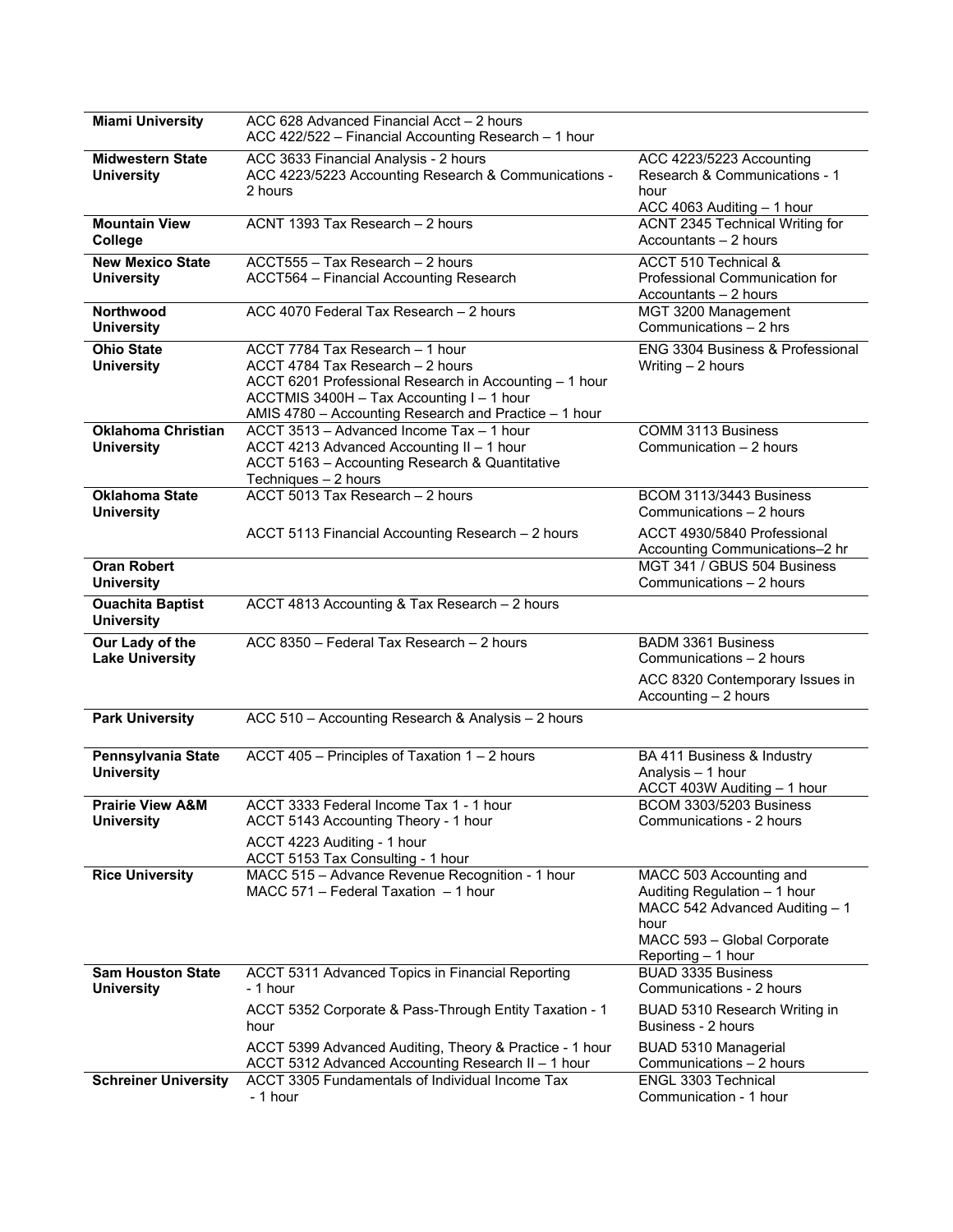|                                                                      | ACCT 3306 Corporate & Partnership Taxation - 1 hour                                           | ACCT 4303 Auditing, Theory &<br>Practice - 1 hour                                                                                                                                                                                                                                                    |
|----------------------------------------------------------------------|-----------------------------------------------------------------------------------------------|------------------------------------------------------------------------------------------------------------------------------------------------------------------------------------------------------------------------------------------------------------------------------------------------------|
| Southeastern<br><b>Oklahoma</b><br><b>State</b><br><b>University</b> | ACCT 5273 Accounting & Tax Research - 2 hours                                                 | $ENG$ 3903 - Technical &<br>Professional Writing - 2 hrs                                                                                                                                                                                                                                             |
| Southern Methodist<br><b>University</b>                              | ACCT 6239 Tax Research - 2 hours<br>ACCT 6244 Audit Research - 2 hours                        | BLI 3302 Business<br>Communications & Leadership<br>Development - 2 hours<br>BLI 6202 Business<br>Communications & Development -<br>2 hours                                                                                                                                                          |
| <b>Southwestern</b><br><b>Adventist University</b>                   | ACCT 316 Intermediate Accounting I - 1 hour<br>ACCT 418 Federal Income Tax - 1 hour           | <b>BUAD 317 International Business</b><br>Communication - 2 hours                                                                                                                                                                                                                                    |
| Southwestern<br><b>University</b>                                    | ACC 36-324 - Federal Tax - 1 hour<br>ACC $36 - 524 -$ Auditing $- 2$ hours                    | ACC 36 - 994 Accounting<br>Capstone - 2 hours                                                                                                                                                                                                                                                        |
| St. Edward's<br><b>University</b>                                    | ACCT 6309 Accounting Theory & Practice - 2 hours<br>$ACCT$ 3399/6399 – Tax Research – 2 hours | <b>BUSI 6312 Business</b><br>Communications - 2 hours<br>MSLC 6303 - Leading High<br>Performance Teams - 1 hour<br>MGMT 6302 Organizational<br>Behavior & Communications - 2<br>hours<br><b>BUSI 3330 Business</b><br>Communications - 2 hours                                                       |
| <b>St. Mary's University</b>                                         | AC 4355/5355 Tax Research - 2 hours                                                           | AC 4355/5355 Tax Research - 1                                                                                                                                                                                                                                                                        |
|                                                                      | AC 4344/5344 Corporate Accounting & Governance<br>- 1 hour                                    | hour<br>AC 4344/5344 Corporate<br>Accounting & Governance - 1 hour                                                                                                                                                                                                                                   |
|                                                                      | AC 8361 Financial Accounting Research & Communications<br>- 1 hour                            | AC 8361 Financial Accounting<br>Research & Communications - 1<br>hour<br>AC 8315 Auditing II - 1 hour<br>IB 3321 Business in an<br>Interdependent World - 1 hour<br>(acceptable through December<br>2012)<br>MN 3320 Communication in a<br>Management Setting - 2 hours<br>AC 4330 Auditing - 1 hour |
| <b>Stephen F. Austin</b><br><b>State University</b>                  | ACC 512 Seminar in Accounting Research and Analysis<br>- 2 hours                              | <b>BCM 520 Managerial</b><br>Communications - 2 hours<br><b>ACCT 5320 Business</b><br>Communications - 2 hours                                                                                                                                                                                       |
| <b>Tarleton State</b><br><b>University</b>                           | ACCT 4305/5305 Federal Tax Accounting - 1 hour                                                | BCIS 4350 Management<br>Information Systems - 1 hour                                                                                                                                                                                                                                                 |
|                                                                      | ACCT 4301/5301 Financial Accounting - 1 hour                                                  | GB 4359 Business Strategy - 1<br>hour                                                                                                                                                                                                                                                                |
|                                                                      | ACCT 5357 - Accounting Theory - 2 hours                                                       | ACCT/FINC 5335 - Financial<br>Statement Analysis - 2 hours                                                                                                                                                                                                                                           |
|                                                                      |                                                                                               | <b>BUSI 3312 Business</b><br>Communications - 2 hours<br>ECON 5311 Econometrics and<br>Forecasting - 1 hour<br>ACCT 5330 Advanced Managerial<br>Accounting - 1 hour                                                                                                                                  |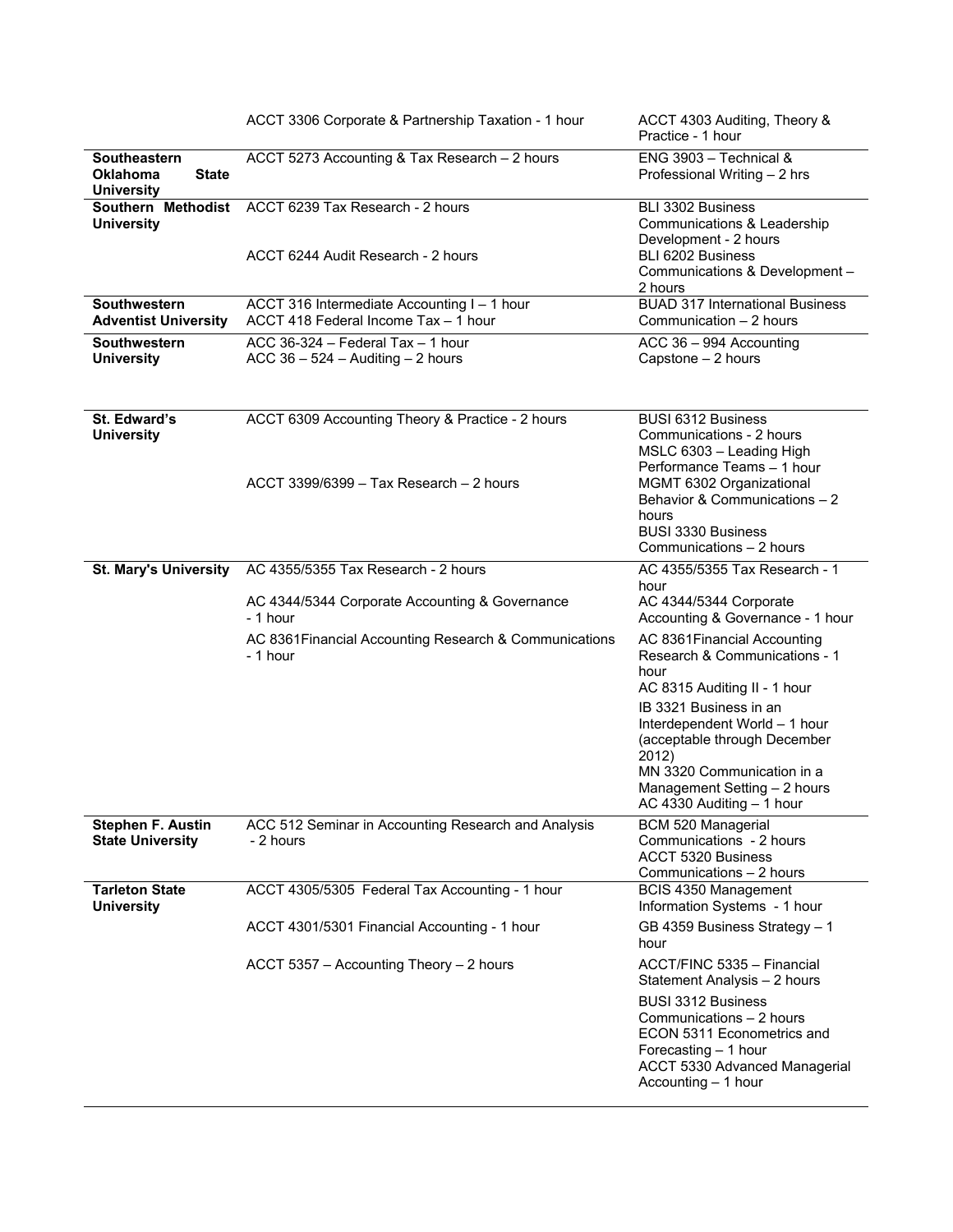| <b>Texas A&amp;M</b><br>International<br><b>University</b> | ACC 5392 Advanced Accounting Research-2 hours                                                                                                                                                                                                                                                                                                                                               | BA 3301 Professional Written<br>Communications - 2 hours                                                     |
|------------------------------------------------------------|---------------------------------------------------------------------------------------------------------------------------------------------------------------------------------------------------------------------------------------------------------------------------------------------------------------------------------------------------------------------------------------------|--------------------------------------------------------------------------------------------------------------|
| <b>Texas A&amp;M</b><br><b>University - Central</b>        | ACCT 5365 Accounting Research Seminar - 2 hours<br>ACCT 5375 Tax Research - 2 hours                                                                                                                                                                                                                                                                                                         | <b>ACCT 307 Writing for Accountants</b><br>$-2$ hours                                                        |
| Texas                                                      | ACCT 4324 Auditing - 1 hour                                                                                                                                                                                                                                                                                                                                                                 | <b>BUSI 3301 Business</b><br>Communications - 1 hour<br>ACCT 4350 Accounting Information<br>Systems - 1 hour |
| <b>Texas A&amp;M</b><br><b>University - College</b>        | ACCT 607 Audit Seminar - 1 hour<br>ACCT 622 Accounting for Income Taxes - 2 hours                                                                                                                                                                                                                                                                                                           | ACCT 421/489 Accounting<br>Communications - 2 hours                                                          |
| <b>Station</b>                                             | ACCT 680 Tax Research - 1 hour                                                                                                                                                                                                                                                                                                                                                              |                                                                                                              |
|                                                            | ACCT 405 Income Tax - 1 hour                                                                                                                                                                                                                                                                                                                                                                |                                                                                                              |
|                                                            | ACCT 407 Auditing - 1 hour<br>ACCT 651 Development of Accounting Thought - 1 hour                                                                                                                                                                                                                                                                                                           |                                                                                                              |
| <b>Texas A&amp;M</b><br><b>University -</b>                | ACCT 521 Advanced Financial Accounting - 1 hour<br>ACCT 538 - Individual Income Tax - 1 hour                                                                                                                                                                                                                                                                                                | ACCT 595 Accounting Research &<br>Communications - 2 hours                                                   |
| <b>Commerce</b>                                            | ACCT 588 Independent Research - 2 hours<br>ACCT 551 - Tax Research - 2 hours<br>ACCT 563 - Advanced Forensic Accounting - 1 hour<br>ACCT 528 - Advanced Auditing - 1 hour                                                                                                                                                                                                                   | ACCT 421 Advanced Accounting -<br>1 hour                                                                     |
| <b>Texas A&amp;M</b>                                       | ACCT 540 - Income Tax Accounting - 1 hour<br>ACCT 5371 Tax Consulting, Planning & Research - 2 hours                                                                                                                                                                                                                                                                                        | MGMT 3315 Communicating in                                                                                   |
| <b>University - Corpus</b>                                 |                                                                                                                                                                                                                                                                                                                                                                                             | Business - 2 hours                                                                                           |
| Christi                                                    | ACCT 3321 Federal Income Tax - 1 hour                                                                                                                                                                                                                                                                                                                                                       | ACCT 5341 Advanced Auditing &<br>Assurance Services - 2 hours                                                |
|                                                            | ACCT 4311 Auditing Principles & Procedures - 1 hour                                                                                                                                                                                                                                                                                                                                         | ACCT 5381 Accounting Theory - 2<br>hours                                                                     |
| <b>Texas A&amp;M</b>                                       | ACCT 4311 Introduction to Auditing - 2 hours                                                                                                                                                                                                                                                                                                                                                | ACCT 4311 Introduction to Auditing                                                                           |
| <b>University -</b><br>Kingsville                          | hours (If course is used to meet the research<br>requirement it cannot be used to meet the                                                                                                                                                                                                                                                                                                  | - 1 hour<br>(If course is used to meet the                                                                   |
|                                                            | communications requirement.)                                                                                                                                                                                                                                                                                                                                                                | communications requirement it<br>cannot be used to meet the<br>research requirement.)                        |
|                                                            | ACCT 4395 Tax Research - 2 hours                                                                                                                                                                                                                                                                                                                                                            | ACCT 4395 Tax Research - 1 hour<br><b>BCOMM 3306 Business</b><br>Communications - 2 hrs                      |
| <b>Texas A&amp;M</b><br>University - San<br><b>Antonio</b> | ACCT 4308 Income Tax Accounting - 1 hour<br>ACCT 4314 Business Combinations - 1 hour<br>ACCT 4315 Advanced Accounting Problems - 1 hour<br>ACCT 4318 Advanced Income Tax Accounting - 1 hour<br>ACCT 5314 Advanced Accounting Problems - 1 hour<br>ACCT 5316 Advanced Income Tax Problems - 1 hour<br>ACCT 5317/5319 Special Problems - Seminar in<br>Accounting and Tax Research - 2 hours | <b>BCOM 3304 Business</b><br>Communications - 2 hours                                                        |
| <b>Texas A&amp;M</b><br>University -                       | ACCT 324 Income Tax Accounting - 1 hour                                                                                                                                                                                                                                                                                                                                                     | MGT 439 Business Policy - 2<br>hours                                                                         |
| <b>Texarkana</b>                                           | ACCT 424 Corporate Income Tax - 1 hour<br>ACCT 558 Accounting & Auditing Research - 2 hours                                                                                                                                                                                                                                                                                                 | MGT 527 Managerial Strategy &<br>Policy - 2 hours                                                            |
| <b>Texas Christian</b><br><b>University</b>                | ACCT 40003 Senior Honors Research - 2 hours                                                                                                                                                                                                                                                                                                                                                 | ACCT 70970/70263<br>Communications Analysis &<br>Persuasion - 1 hour                                         |
|                                                            | ACCT 70153 Financial Statement Analysis - 2 hours                                                                                                                                                                                                                                                                                                                                           | <b>ACCT 70270 Financial Reporting</b><br>Research - 1 hour                                                   |
|                                                            | ACCT 40253 Financial Reporting III - 2 hours<br>ACCT 70380 Tax Research - 1 hour                                                                                                                                                                                                                                                                                                            | ACCT 70370 Tax Research - 1<br>hour                                                                          |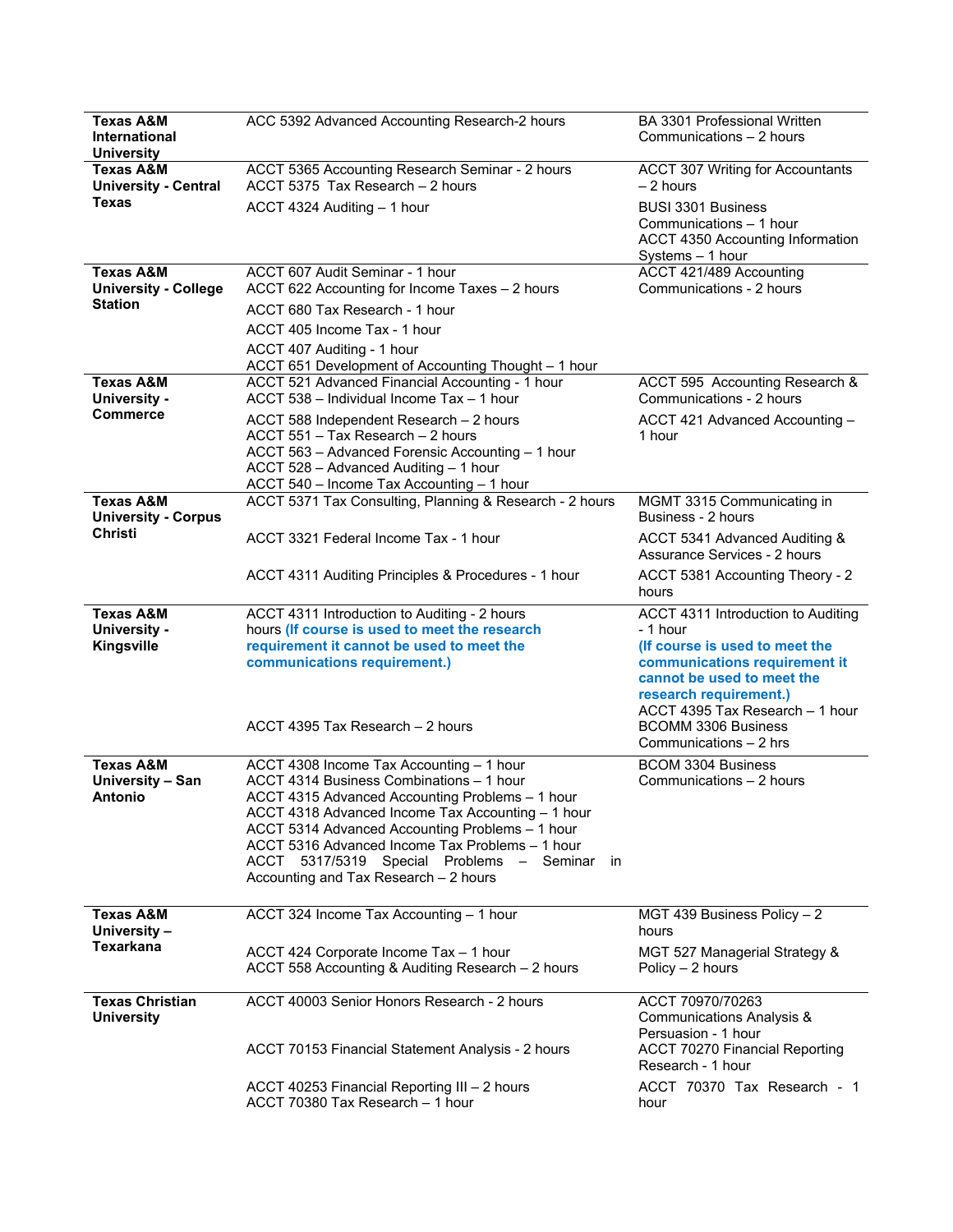|                                            |                                                                                                                                                                  | ACCT 70350 Seminar in Current<br>Tax Topics - 1 hour<br><b>ACCT</b><br>70250<br>Seminar<br><i>in</i><br>Assurance Topics - 1 hour<br>ACCT 70550 Seminar in Advisory<br>Topics - 1 hour<br>ACCT 30273 Audit & Assurance - |
|--------------------------------------------|------------------------------------------------------------------------------------------------------------------------------------------------------------------|--------------------------------------------------------------------------------------------------------------------------------------------------------------------------------------------------------------------------|
| <b>Texas Lutheran</b><br><b>University</b> | ACCT 536 Accounting Theory and Research - 2 hours                                                                                                                | 1 hour<br><b>BUSI 378 Business</b><br>Communications - 2 hours                                                                                                                                                           |
|                                            | ACCT 537 Contemporary Accounting Topics - 2 hours                                                                                                                | ACCT 536 Accounting Theory and<br>Research - 1 hour                                                                                                                                                                      |
|                                            | ACCT 572 Advanced Auditing - 2 hours<br>ACCT 573 Tax Research - 2 hours                                                                                          | <b>ACCT 537 Contemporary</b><br>Accounting Topics - 1 hour                                                                                                                                                               |
| <b>Texas Southern</b><br><b>University</b> | ACCT 300 Accounting Information Systems - 2 hours                                                                                                                | <b>BADM 630 Managerial</b><br>Communication - 2 hours                                                                                                                                                                    |
|                                            | ACCT 438 Governmental and Not-for-Profit Accounting - 2<br>hours                                                                                                 |                                                                                                                                                                                                                          |
|                                            | ACCT 445 Contemporary Topics in Accounting - 2 hours                                                                                                             |                                                                                                                                                                                                                          |
|                                            | ACCT 431 Advanced Accounting - 2 hours                                                                                                                           |                                                                                                                                                                                                                          |
|                                            | ACCT 436 Federal Income Tax II - 2 hours                                                                                                                         |                                                                                                                                                                                                                          |
|                                            | MBA 660 Advanced Topics in Accounting - 2 hours                                                                                                                  |                                                                                                                                                                                                                          |
| <b>Texas State</b><br><b>University</b>    | ACC 5350 Professional Accounting Research - 2 hours                                                                                                              | <b>MGT 3353/3453 Business</b><br>Communications - 2 hours                                                                                                                                                                |
|                                            | ACC 5372 Tax Research - 2 hours                                                                                                                                  | ACC 5350 Professional Accounting<br>Research - 1hour                                                                                                                                                                     |
|                                            |                                                                                                                                                                  | ACC 5372 Tax Research - 1 hour<br>ACC 5320 Auditing - 1 hour                                                                                                                                                             |
| <b>Texas Tech</b><br><b>University</b>     | ACCT 5305 Accounting Research and Communication<br>$-2$ hours                                                                                                    | <b>BCOM 3373 Business</b><br>Communications - 2 hours                                                                                                                                                                    |
|                                            | ACCT 5318 Income Tax Research and Planning - 2 hours                                                                                                             | ENG 3365 Professional Report<br>Writing - 2hours                                                                                                                                                                         |
| <b>Texas Wesleyan</b><br><b>University</b> | ACC 4307/5307 Accounting Theory - 2 hours<br>ACC 4301 Individual Income Tax - 1 hour<br>ACC 4303 Advanced Topics in Financial Accounting &<br>Reporting - 1 hour | BUA 3301 Business<br>Communications - 2 hours                                                                                                                                                                            |
| <b>Texas Women's</b><br><b>University</b>  | BUS 4413 Tax Research - 2 hours                                                                                                                                  | <b>BUS 3163 Business</b><br>Communications - 2 hours                                                                                                                                                                     |
|                                            | BUS 5463 Advanced Tax Research – 2 hours                                                                                                                         |                                                                                                                                                                                                                          |
|                                            | BUS 5513 International Accounting - 1 hour                                                                                                                       |                                                                                                                                                                                                                          |
|                                            | BUS 5473 Financial Statement Analysis - 1 hour<br>BUS 5733 Accounting Research - 2 hours                                                                         |                                                                                                                                                                                                                          |
|                                            | BUS 5493 Accounting Theory - 1 hour                                                                                                                              |                                                                                                                                                                                                                          |
| <b>Trinity University</b>                  | ACCT 5341 Accounting Theory-1 hour                                                                                                                               | ACCT 4344 Auditing - 1 hour                                                                                                                                                                                              |
|                                            | ACCT 5344 Advanced Auditing - 1 hour<br>ACCT 5343 Seminar in Advanced Federal Tax - 1 hour                                                                       | ACCT 5344 Advanced Auditing - 1<br>hour                                                                                                                                                                                  |
|                                            |                                                                                                                                                                  | ACCT 5345 Advanced Managerial<br>Accounting - 1 hour                                                                                                                                                                     |
| <b>Tulane University</b>                   | ACCN 7200 - Accounting Research - 2 hours<br>TAXN 7280 - Research in Taxation - 2 hours                                                                          | MCOM 3010 - Management<br>Communications - 2 hours<br>MCOM 6130 Financial<br>Communications - 2 hours                                                                                                                    |
| University of<br>Alabama                   | AC 532 Advanced Governance Risk Assessment &<br>Assurance - 1 hour                                                                                               | GBA 300 Business<br>Communications -2 hours                                                                                                                                                                              |
|                                            | AC 512 Advanced Financial Reporting & Analysis - 1 hour<br>AC471 Corporate Tax - 1 hour                                                                          |                                                                                                                                                                                                                          |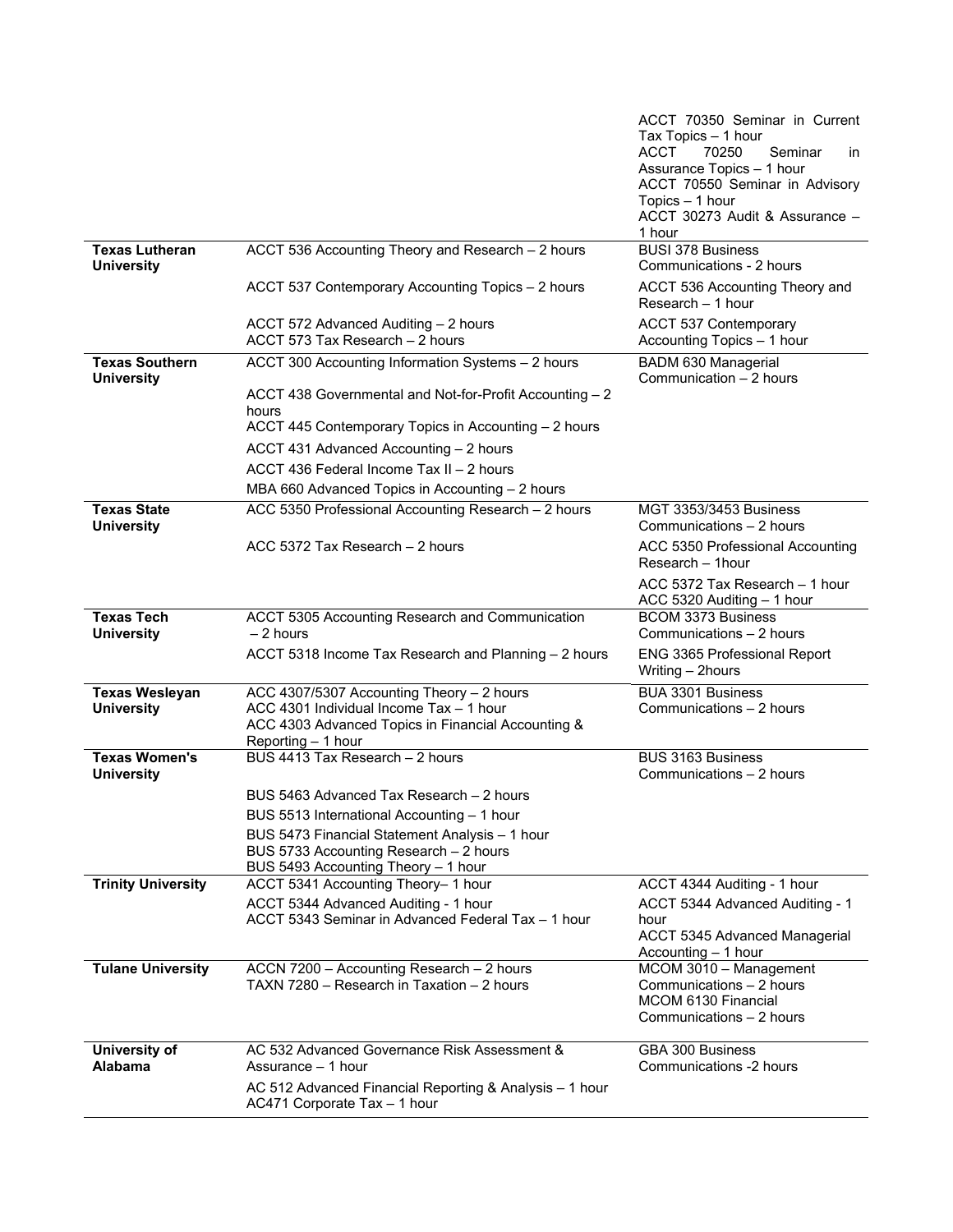| University of<br>Arizona                         |                                                                                                                                                                                                                                                                                                                                                                                     | ACCT 580 - Communication Skills<br>for the Accounting Profession $-1$<br>hour                                                                                                      |
|--------------------------------------------------|-------------------------------------------------------------------------------------------------------------------------------------------------------------------------------------------------------------------------------------------------------------------------------------------------------------------------------------------------------------------------------------|------------------------------------------------------------------------------------------------------------------------------------------------------------------------------------|
| University of<br>Arkansas                        | ACCT 3843 Fundamentals of Taxation - 1 hour<br>ACCT 4203 Fundamentals of Tax II - 1 hour                                                                                                                                                                                                                                                                                            | <b>ACCT 4963 Audit and Assurance</b><br>Services - 1 hour                                                                                                                          |
|                                                  | ACCT 4963 - Audit and Assurance Service - 1 hour                                                                                                                                                                                                                                                                                                                                    | ACCT 5433 Fraud Prevention and<br>Detection - 1 hour<br>ACCT 5953 - Audit Standards - 1<br>hour<br>BLAW 5003 Commercial<br>Transactions - 1 hour                                   |
| <b>University of</b><br>California - Irvine      |                                                                                                                                                                                                                                                                                                                                                                                     | MPAC 291 Professional<br>Communications & Research - 1<br>hour                                                                                                                     |
| <b>University of Central</b><br><b>Arkansas</b>  | ACCT 6309 - Tax Research & Planning - 1 hour<br>ACCT 6310 - Seminar in Accounting Theory - 1 hour                                                                                                                                                                                                                                                                                   | ACCT 6340 - Seminar in<br>Accounting Case Studies - 2 hours<br>ACCT 6350 - Seminar in<br>Accounting Leadership - 2 hours                                                           |
| <b>University of Dallas</b>                      | ACCT 8380 Accounting Research Methods - 2 hours                                                                                                                                                                                                                                                                                                                                     | <b>BUAD 6330 Business</b><br>Communications - 2 hours<br>BUS 3306 Communication in<br>Business - 2 hours<br>ACCT 5375 Auditing - 1 hour<br>ACCT 6375 Advanced Auditing - 1<br>hour |
| <b>University of Denver</b>                      | ACTG 4240 Topics & Cases in Financial Accounting - 2<br>hours                                                                                                                                                                                                                                                                                                                       | ACTG 4340 Cases in Managerial<br>Accounting - 2 hours                                                                                                                              |
| University of<br><b>Houston - Clear</b><br>Lake  | ACCT 4343 Understanding Financial Statements - 1 hour<br>ACCT 4352 Advanced Financial Accounting - 1 hour<br>ACCT 4353 Federal Taxation of Business Entities - 1 hour<br>ACCT 4361 International Accounting - 1 hour<br>ACCT 5234 Corporate and Pass Through Entity Taxation - 1<br>hour                                                                                            | WRIT 3312 Written<br>Communications in Business - 2<br>hours<br>ACCT 5335 Information Systems<br>Audit and Security - 1 hour                                                       |
|                                                  | ACCT 5431 Advanced Accounting - 1 hour<br>ACCT 5531 International Accounting - 1 hour<br>ACCT 6731 Seminar: Financial Statement and Accounting<br>Information Quality Analysis - 1 hour                                                                                                                                                                                             | ACCT 5432 Accounting for<br>Government and Not-for-Profit<br>Organizations - 1 hour<br>ACCT 6732 Seminar in Fraud<br>Examination & Audit Risk - 1 hour                             |
| University of<br>Houston -                       | ACC 4325 Tax Research and Methodology - 2 hours                                                                                                                                                                                                                                                                                                                                     | ADM 4301 / BA 3350 Business<br>Communications - 2 hours                                                                                                                            |
| <b>Downtown</b>                                  | ACC 4321 Financial Reporting Theory - 2 hours<br>MBA 6314 Accounting Research & Writing - 2 hours                                                                                                                                                                                                                                                                                   | MBA 6316 Professionalism for<br>Accountants - 2 hours                                                                                                                              |
| University of<br><b>Houston - Main</b><br>Campus | ACCT 5377/7378 Government and Nonprofit Accounting - 2<br>hours<br>ACCT 7363 Contemporary Accounting Topics - 2 hours<br>ACCT 5376/7370 Advanced Auditing - 2 hours<br>ACCT 7362 Tax Research - 2 hours<br>ACCT 7365 Seminar Accounting Theory - 2 hours<br>ACCT 7350 International Financial Reporting and Analysis -<br>2 hours<br>ACCT 7397 Current Issues in Taxation - 2 hours | GENB 5303/7303 Professional<br>Accounting Communications - 2<br>hours                                                                                                              |
| University of<br><b>Houston - Victoria</b>       | ACCT 6373 Contemporary Issues in Accounting- 2 hours<br>ACCT 4311 Principles of Federal Income Tax -1 hour<br>ACCT 6354 Corporate Taxation - 1 hour<br>ACCT 6376 Tax Research - 2 hours<br>ACCT 6372 Advanced Studies in Taxation - 2 hours                                                                                                                                         | MGMT 4300 Critical Thinking and<br><b>Communication Skills for Managers</b><br>- 2 hours<br>COMM 3326/4300/ MGMT 4300<br><b>Business Communications-2 hours</b>                    |
| University of lowa                               | ACCT 4500/6A:147 Accounting Measurements: Research &<br>Analysis $-2$ hours                                                                                                                                                                                                                                                                                                         | BUS 3800 Business Writing-1 hour<br><b>BUS 3000 Business</b><br>Communications & Protocol-1 hour                                                                                   |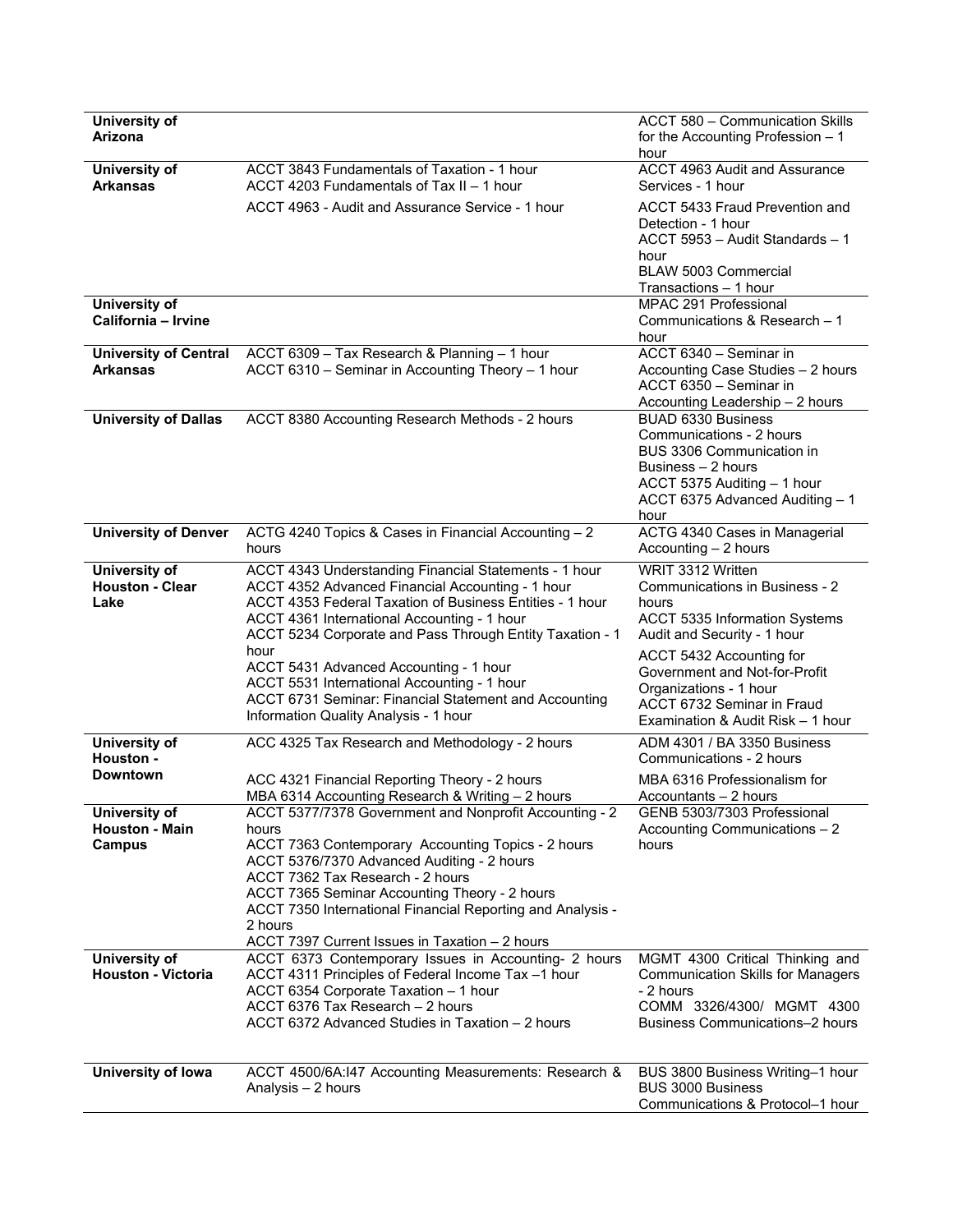|                                                     | ACCT 9150 Tax Research - 2 hours                                                                                                                                                                                                                                                                |                                                                                                                                                                                                                                                                                                                                                                                       |
|-----------------------------------------------------|-------------------------------------------------------------------------------------------------------------------------------------------------------------------------------------------------------------------------------------------------------------------------------------------------|---------------------------------------------------------------------------------------------------------------------------------------------------------------------------------------------------------------------------------------------------------------------------------------------------------------------------------------------------------------------------------------|
| University of<br>Kansas                             | ACCT722 Research Financial Accounting Issues - 2 hours<br>ACCT 742 Advanced Auditing - 2 hours<br>ACCT 731 Tax Research - 2 hours                                                                                                                                                               | ACCT 710 Business Writing for<br>Accountants - 2 hours<br>BUS 305 Business Writing - 2<br>hours                                                                                                                                                                                                                                                                                       |
| University of<br>Louisiana -<br>Lafayette           | ACCT 551 - Financial Accounting Research - 2 hrs                                                                                                                                                                                                                                                |                                                                                                                                                                                                                                                                                                                                                                                       |
| University of<br>Louisiana - Monroe                 |                                                                                                                                                                                                                                                                                                 | <b>BUSN 3005 Business</b><br>Communications - 1 hour                                                                                                                                                                                                                                                                                                                                  |
| <b>University of Mary</b><br><b>Hardin Baylor</b>   | BACC 3391/4352/4390/6252/6352 Accounting Research - 2<br>hours                                                                                                                                                                                                                                  | BACC 3335/6335 Accounting<br>Communication - 2 hours                                                                                                                                                                                                                                                                                                                                  |
| University of<br><b>Mississippi</b>                 | ACCY 310 Systems - 1 Hour<br>ACCY 405 Income Taxes I - 1 hour<br>ACCY 509 Income Taxes II - 1 hour<br>ACCY 612 Tax Research Seminar - 2 hours<br>ACCY 530 Information Technology Auditing - 2 hours<br>ACCY 603 Seminar in Contemporary Taxation - 1 hour<br>ACCY 609 Systems Seminar - 2 hours | ACCY 525 Professional Report<br>Writing - 2 hours<br>WRIT 440 Writing for Accountancy<br>$-2$ hours                                                                                                                                                                                                                                                                                   |
| University of<br>Missouri                           | ACCTCY 8423 Tax Research & Procedure - 2 hours<br>ACCTCY 8433 Mergers & Acquisitions Tax - 2 hours                                                                                                                                                                                              | MGT 3200 Business & Society - 2<br>hours<br>MGT 4140 Business<br>Communications - 2 hours                                                                                                                                                                                                                                                                                             |
| <b>University of New</b><br><b>Orleans</b>          | ACCT 6151 Federal Tax Practice Procedures and Report<br>Writing $-2$ hours                                                                                                                                                                                                                      |                                                                                                                                                                                                                                                                                                                                                                                       |
| <b>University of North</b><br><b>Texas - Denton</b> | ACCT 5110 Fundamentals of Accounting Research - 2<br>hours<br>ACCT 5310 Tax Research & Administrative Procedure - 2<br>hours                                                                                                                                                                    | <b>BUSI 3660 Professional Speaking,</b><br>Writing & Presentation in a Global<br>Environment - 2 hours<br>ACCT 5110 Fundamentals of<br>Accounting Research - 1 hour<br>ACCT 5310 Tax Research &<br>Administrative Procedure - 1 hour<br>ACCT 4400 Auditing Professional<br>Responsibilities - 1 hour<br>ACCT 3405 Professional<br>Development - 1 hour<br>ACCT 5120 Using Information |
|                                                     |                                                                                                                                                                                                                                                                                                 | Systems in Accounting - 1 hour                                                                                                                                                                                                                                                                                                                                                        |
| <b>University of North</b><br><b>Texas - Dallas</b> | ACCT 5310 Tax Research & Administrative Procedure - 2<br>hours<br>ACCT 5110 Fundamentals of Accounting Research - 2<br>hours                                                                                                                                                                    | MGT 3330 Communicating in<br>Business - 2 hours                                                                                                                                                                                                                                                                                                                                       |
| University of North<br>Carolina - Chapel<br>Hill    | MAC 840 Taxation Research - 2 hours<br>MAC 832 Financial Research - 2 hours                                                                                                                                                                                                                     | MAC 775 Professional<br>Communications for Accountants -<br>2 hours                                                                                                                                                                                                                                                                                                                   |
| <b>University of Notre</b><br>Dame                  | ACCT 70611 Tax Research - 2 hours<br>ACCT 70601 Taxes & Business Strategy - 2 hours<br>ACCT 70131 Topics in Accounting Measurement &<br>Disclosure $-2$ hours (If course is used to meet the<br>research requirement it cannot be used to meet the<br>communications requirement.)              | ACCT 40770 Advanced Writing for<br>Accounting Professionals - 1.5<br>hours<br>MBCM 60771 Advanced Writing for<br>Accounting Professionals - 2 hours<br>ACCT 70131 Topics in Accounting<br>Measurement & Disclosure - 1<br>hour (If course is used to meet<br>the communications requirement<br>it cannot be used to meet the<br>research requirement.)                                |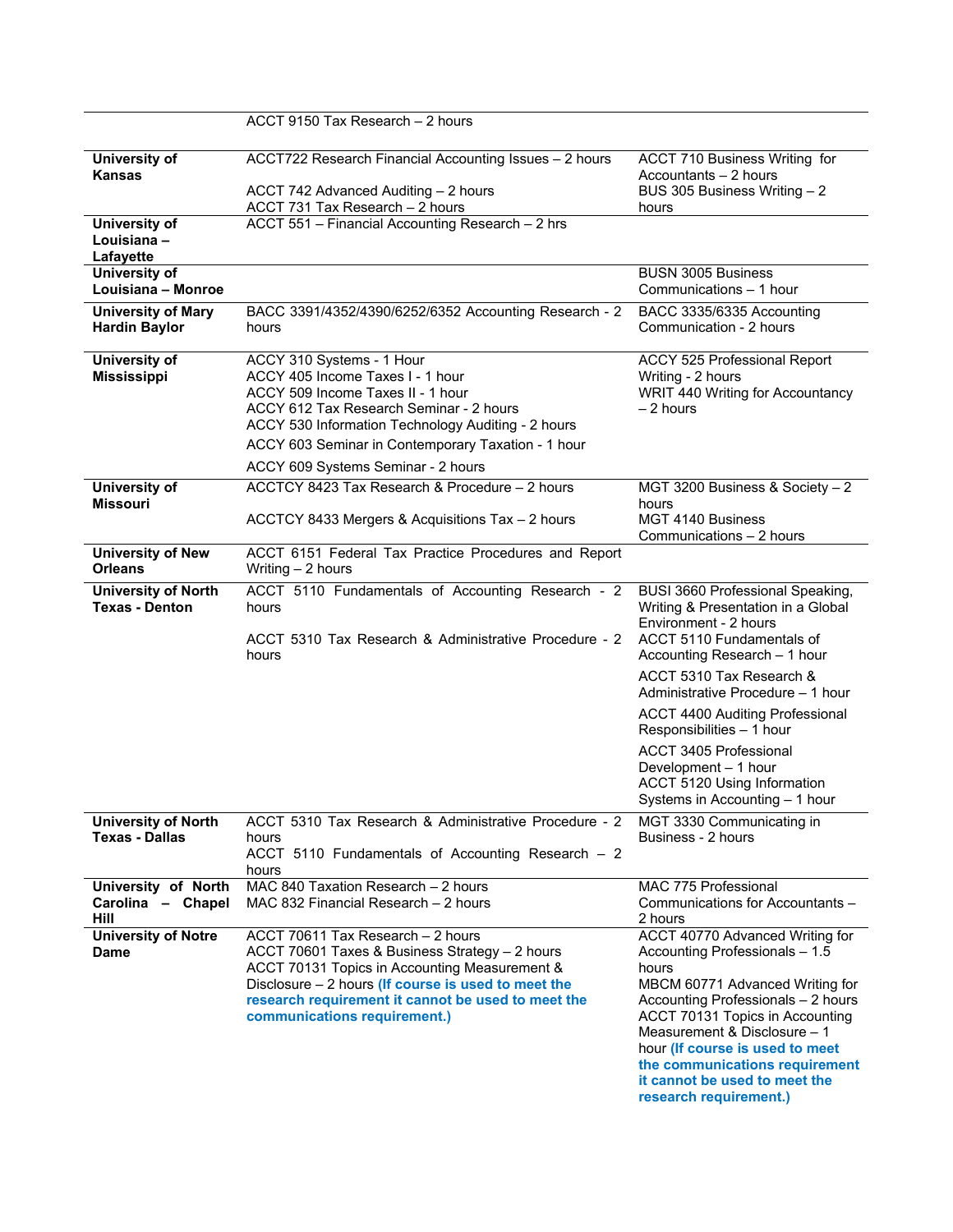| ACCT 6553 Seminar in Accounting Theory - 2 hours                                                                                                                                                                                                                                                                                                                                                                                                                                                                | MGTO 30620 Business<br>Communication - 1 hour<br>MGTO 70600/70601-<br>Management Writing/Strategic<br>Writing - 2 hours<br>MGTO 30630 Business Report<br>Writing - 1 hour<br>MGTO 30600 Business Writing - 1<br>hour<br>MGTO 70635/70639 Corporate<br>Communications - 1 hour<br>MGTO 70640 Strategic<br>Communications - 1 hour<br>ACCT 6553 Seminar in Accounting |
|-----------------------------------------------------------------------------------------------------------------------------------------------------------------------------------------------------------------------------------------------------------------------------------------------------------------------------------------------------------------------------------------------------------------------------------------------------------------------------------------------------------------|---------------------------------------------------------------------------------------------------------------------------------------------------------------------------------------------------------------------------------------------------------------------------------------------------------------------------------------------------------------------|
| ACCT 5613 Tax Research and Practice - 2 hours                                                                                                                                                                                                                                                                                                                                                                                                                                                                   | Theory - 1 hour<br>ACCT 5613 Tax Research and<br>Practice - 1 hour                                                                                                                                                                                                                                                                                                  |
| ACCT 5353 Financial Statement Analysis - 2 hours                                                                                                                                                                                                                                                                                                                                                                                                                                                                | ACCT 5352 or 5353 Financial<br>Statement Analysis - 1 hour                                                                                                                                                                                                                                                                                                          |
| ACCT G5352 Financial Statement Analysis Theory and<br>Methods - 1 hour<br>ACCT G5351 Applied Financial Statement Analysis Lab - 1<br>hour                                                                                                                                                                                                                                                                                                                                                                       | ACCT 3603-Income Tax<br>Accounting - 1 hour<br>ACCT 4543 Auditing - 1 hour                                                                                                                                                                                                                                                                                          |
| ACC 497 Topics in Accounting Research - 2 hours                                                                                                                                                                                                                                                                                                                                                                                                                                                                 | COM 530 Communications for<br>Accountants - 2 hours                                                                                                                                                                                                                                                                                                                 |
| ACC 541 Accounting Theory & Research - 2 hours                                                                                                                                                                                                                                                                                                                                                                                                                                                                  | COM 537 Organizational<br>Communications - 1 hour                                                                                                                                                                                                                                                                                                                   |
|                                                                                                                                                                                                                                                                                                                                                                                                                                                                                                                 | MGT 3320 Business<br>Communications - 2 hours                                                                                                                                                                                                                                                                                                                       |
| ACCT 6314 Contemporary Issues in Finance & Accounting<br>$-2$ hours                                                                                                                                                                                                                                                                                                                                                                                                                                             | ACCT 6333 Auditing - 1 hour<br>ACCT 6366 Comparative<br>Accounting Practices - 1 hour<br>ACCT 6362 Taxation of Business                                                                                                                                                                                                                                             |
|                                                                                                                                                                                                                                                                                                                                                                                                                                                                                                                 | Entities - 2 hours                                                                                                                                                                                                                                                                                                                                                  |
| hours<br>ACCT 750 Tax Research & Communications - 2 hours                                                                                                                                                                                                                                                                                                                                                                                                                                                       | ENGL 463 - Business Writing $-2$<br>hours<br>ACCT 741 - Special Legal Issues<br>in the Workplace - 1 hour                                                                                                                                                                                                                                                           |
| ACCT 585 Professional Responsibilities in Accounting:<br>Concepts, Research & Policies - 2 hours                                                                                                                                                                                                                                                                                                                                                                                                                | <b>BUCO 504T Writing for Accounting</b><br>& Tax Professionals - 2 hours                                                                                                                                                                                                                                                                                            |
| ACCT 550T - Federal Tax Research & Professional<br>Responsibilities - 2 hours                                                                                                                                                                                                                                                                                                                                                                                                                                   |                                                                                                                                                                                                                                                                                                                                                                     |
| ACCT 4321/5321 Research in Accounting Issues - 2 hours                                                                                                                                                                                                                                                                                                                                                                                                                                                          | <b>BCOM 3360 Effective Business</b><br>Communications - 2 hours                                                                                                                                                                                                                                                                                                     |
| ACCT 5339 Tax Planning and Research - 2 hours                                                                                                                                                                                                                                                                                                                                                                                                                                                                   | <b>BCOM 5375 Advanced Business</b><br>Communication Theory - 2 hours                                                                                                                                                                                                                                                                                                |
| ACC 384.1 Tax Research Methodology - 2 hours<br>ACC 380K.7 Financial Statement Analysis - 1 hour<br>ACC 362 Auditing and Control - 1 hour<br>ACC 383K.1 Studies in Auditing - 1 hour<br>ACC 356 Accounting Concepts and Research - 1 hour<br>ACC 355 Intro to Taxation - 1 hour<br>ACC 380K.11 Intro to Taxation - 1 hour<br>ACC 358C Intro to Assurance Services - 1 hour<br>ACC 380K.4 Intro to Assurance Services - 1 hour<br>ACC 380K.2 Financial Accounting Standards & Analysis II<br>(Advanced) - 1 hour | BA 324/324H Business<br>Communications; Oral and Written<br>- 2 hours<br>MAN 374/374H General<br>Management and Strategy - 2<br>hours<br><b>MAN 385 Business</b><br>Communications - 2 hours<br>ACC 383K.2 Management Auditing<br>and Control - 2 hours                                                                                                             |
|                                                                                                                                                                                                                                                                                                                                                                                                                                                                                                                 | ACCT 5331 Seminar in Accounting - 2 hours<br>ACCT 734 Accounting Research & Communications - 2                                                                                                                                                                                                                                                                      |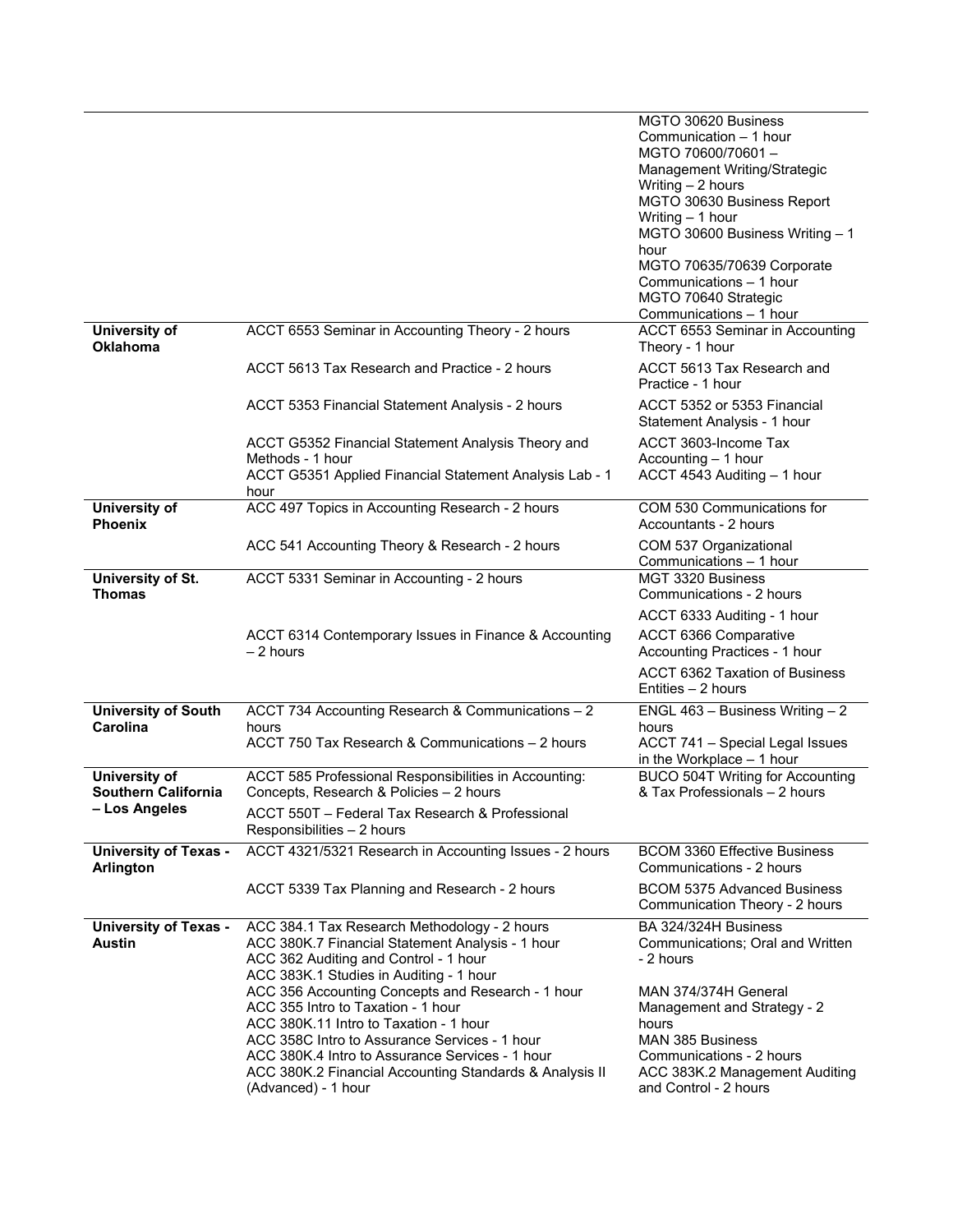|                                                      |                                                                                                                                                                                                                                                                                                                                                                                                                                                                                                                                                                  | ACC 384.4 Tax Planning for<br><b>Business Entities - 2 hours</b>                                                                                                                                                                                                                                                                                                                                                                                                                                                                                                                                                                                           |
|------------------------------------------------------|------------------------------------------------------------------------------------------------------------------------------------------------------------------------------------------------------------------------------------------------------------------------------------------------------------------------------------------------------------------------------------------------------------------------------------------------------------------------------------------------------------------------------------------------------------------|------------------------------------------------------------------------------------------------------------------------------------------------------------------------------------------------------------------------------------------------------------------------------------------------------------------------------------------------------------------------------------------------------------------------------------------------------------------------------------------------------------------------------------------------------------------------------------------------------------------------------------------------------------|
|                                                      |                                                                                                                                                                                                                                                                                                                                                                                                                                                                                                                                                                  | ACC 384.6 International and<br>Interstate Tax - 2 hours                                                                                                                                                                                                                                                                                                                                                                                                                                                                                                                                                                                                    |
| <b>University of Texas -</b><br><b>Dallas</b>        | ACCT 4334/6334 Auditing - 1 hour<br>ACCT 6356 Tax Research - 2 hour<br>ACCT 6333 Advanced Financial Reporting - 1 hour<br>ACCT 4302 Accounting Research - 1 hour<br>ACCT 6392 Advanced Auditing - 1 hour                                                                                                                                                                                                                                                                                                                                                         | ACCT 6203/6388 Accounting<br>Communications - 2 hours<br>ACCT 6350 Fundamentals of Tax<br>1 hour<br>ACCT 6353 Fundamentals of Tax II<br>– 1 hour<br>ACCT 6386 Governance, Risk<br>Management & Compliance - 1<br>hour<br><b>BCOM 3300 Professional</b><br>Communications in Business - 1<br>hour<br>ACCT 4342 Analysis & Design of<br>Accounting Systems - 1 hour                                                                                                                                                                                                                                                                                          |
| <b>University of Texas -</b><br>El Paso              | ACCT 5322 Tax Research and Writing - 2 hours<br>ACCT 5323 Advanced Auditing - 2 hours<br>ACCT 5335 International Accounting - 1 hour<br>ACCT 5328 Federal Income Tax - Partnerships &<br>Corporations - 1 hour<br>ACCT 5310 Contemporary Accounting Issues - 1 hour<br>ACCT 5320 Taxation of Partners, Partnerships and S<br>Corporations - 1 hour<br>ACCT 5321 Advanced Topics in Federal taxation - 1 hour<br>ACCT 5325 Estate and Gift Taxation - 1 hour<br>ACCT 5326 Advanced Corporate Taxation - 1 hour<br>ACCT 5394 Current Issues in Accounting - 1 hour | ACCT 5302 Advanced Accounting -<br>1 hour<br>ACCT 5335 International<br>Accounting - 1 hour<br>ACCT 5320 Taxation of Partners,<br>Partnerships and S Corporations -<br>1 hour<br>ACCT 5321 Advanced Topics in<br>Federal taxation - 1 hour<br>ACCT 5322 Tax Research and<br>Writing - 1 hour<br>ACCT 5323 Advanced Auditing - 1<br>hour<br>ACCT 5325 Estate and Gift<br>Taxation - 1 hour<br>ACCT 5326 Advanced Corporate<br>Taxation - 1 hour<br>ACCT 5394 Current Issues in<br>Accounting - 1 hour<br><b>ACCT 5324 Computer Applications</b><br>in Accounting & Auditing $-2$ hours<br><b>ACCT 5314 Professional Writing</b><br>for Accounting - 2 hours |
| <b>University of Texas -</b><br><b>Permian Basin</b> | ACC 4314/6314 Accounting Research - 2 hours                                                                                                                                                                                                                                                                                                                                                                                                                                                                                                                      | <b>BUSI 3311 Business</b><br>Communications - 2 hours<br>MNGT 6317 Advanced                                                                                                                                                                                                                                                                                                                                                                                                                                                                                                                                                                                |
|                                                      | ACCT 6315 - Topics in Federal Tax - 1 hour<br>ACCT 6305 - Topics in Financial ACCT - 1 hour                                                                                                                                                                                                                                                                                                                                                                                                                                                                      | Professional Communication for<br>Business – 2 hours                                                                                                                                                                                                                                                                                                                                                                                                                                                                                                                                                                                                       |
| <b>University of Texas</b><br>- Rio Grande Valley    | ACCT 6375 Financial Statement Analysis - 2 hours                                                                                                                                                                                                                                                                                                                                                                                                                                                                                                                 | MARK 3320 Personal Branding &<br>Communications - 2 hours                                                                                                                                                                                                                                                                                                                                                                                                                                                                                                                                                                                                  |
|                                                      | ACCT 6320 Accounting and Financial Analysis - 2 hours<br>ACCT 4332 Accounting Research - 2 hours<br>ACCT 6360 Tax Research - 2 hours<br>ACCT 6341 Accounting Research & Communications - 2<br>hours (If course is used to meet the research<br>requirement it cannot be used to meet the<br>communications requirement.)                                                                                                                                                                                                                                         | ACCT 6360 Tax Research - 1 hour<br>ACCT 6350 Information<br>Technology - 1 hour<br>ACCT 6310 Auditing - 1 hour<br><b>ACCT 6331 Financial Accounting</b><br>Theory $-2$ hours<br>ACCT 6341 Accounting Research<br>& Communications - 2 hours (If<br>course is used to meet the<br>research requirement it cannot<br>be used to meet the                                                                                                                                                                                                                                                                                                                     |